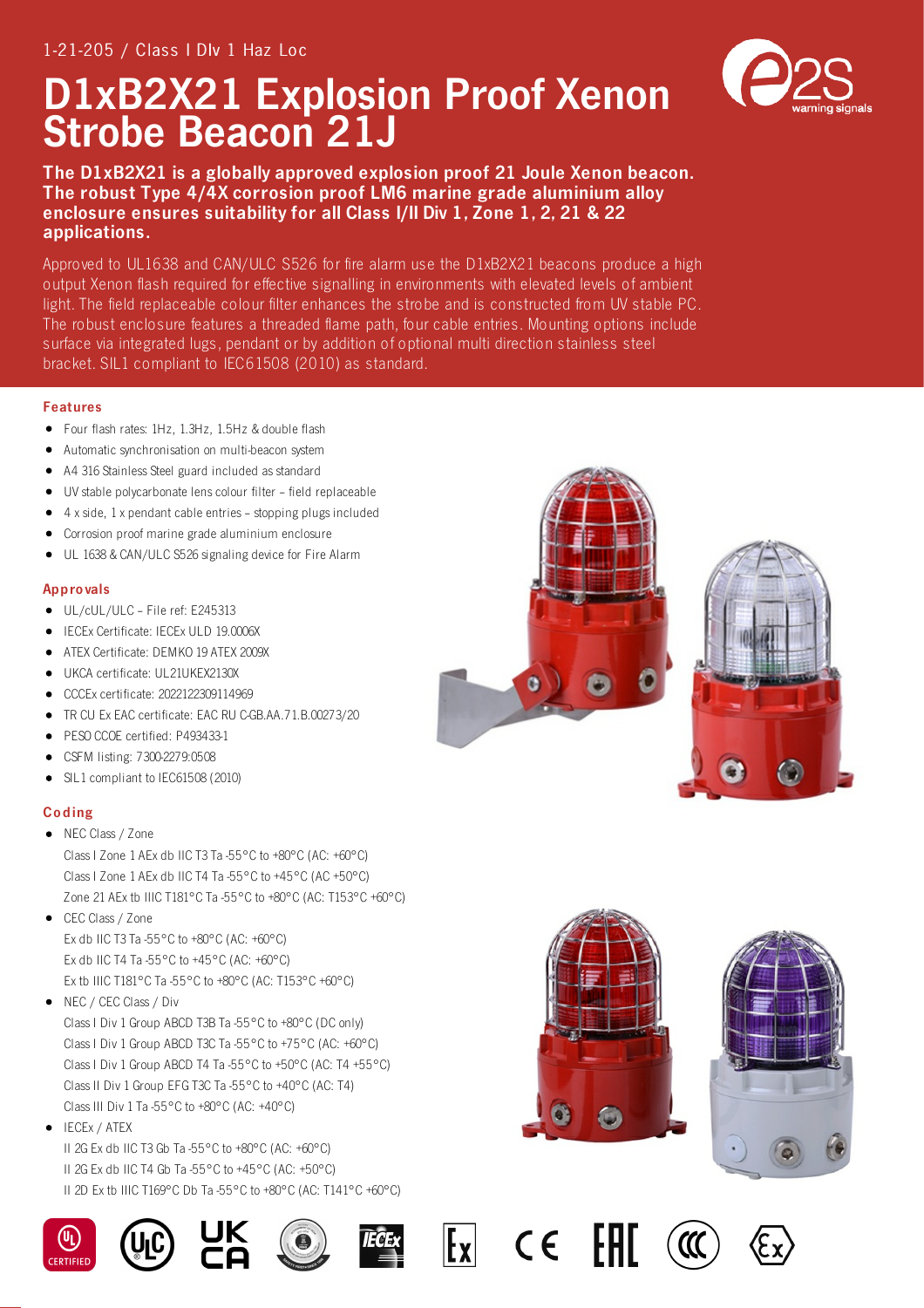### **Specification**

| Source:                     | Xenon Strobe                                                                                                                                                    |
|-----------------------------|-----------------------------------------------------------------------------------------------------------------------------------------------------------------|
| Energy:                     | 21 Joules (21Ws)                                                                                                                                                |
| Flash rates:                | $1Hz$ flash (60 fpm)<br>$1.3Hz$ flash (80 fpm)<br>$1.5$ Hz flash (90 fpm)<br>Double flash (120 fpm)                                                             |
| Eff. Intensity cd:          | 215.85cd UL1638 Private mode fire                                                                                                                               |
| Eff. Intensity cd:          | 1,250.66cd measured ref to I.E.S                                                                                                                                |
| Eff. Intensity cd:          | $1,050$ cd – calculated from energy (J)                                                                                                                         |
| Peak Candela:               | $2,100,000$ cd – calculated from energy (J)                                                                                                                     |
| Lens colours:               | Amber, Blue, Clear, Green, Magenta, Red & Yellow                                                                                                                |
| Voltage DC:                 | 24V dc (20-28Vdc), 48Vdc (42-54Vdc)                                                                                                                             |
| Voltage AC:                 | 115Vac (110-120Vac), 230Vac (220-240Vac)                                                                                                                        |
| $In-rush:$                  | 1508mA within 5ms @ 24Vdc                                                                                                                                       |
|                             | Ingress protection: IP rating per EN60529:IP66/67<br>Type rating per UL50E/NEMA250:4/4X/3R/13                                                                   |
| Lens material:              | High impact Borosilicate glass                                                                                                                                  |
| Enclosure<br>material:      | Marine grade LM6 aluminium alloy                                                                                                                                |
| Enclosure colour:           | Red or Grey, custom colours available on request                                                                                                                |
| Enclosure finish:           | Chromate & powder coated finish                                                                                                                                 |
| Cable entries:              | Side: $2 \times 3/4$ "NPT & $2 \times M20x1.5$ mm<br>Pendant: $1 \times 3/4$ "NPT<br>Stopping plugs included                                                    |
| Stopping plugs:             | Brass, Nickel Plated or Stainless Steel                                                                                                                         |
| Terminals:                  | $0.5 - 2.5$ mm <sup>2</sup> (20-14 AWG)<br>Duplicated terminals                                                                                                 |
| Line monitoring:            | Blocking diode included<br>EOL Min. 500 Ohm 2W, or 3k3 Ohm 0.5W resistor<br>or diode (DC versions) can be fitted                                                |
| Ground/Earth<br>stud:       | M5                                                                                                                                                              |
| Line monitoring:            | Blocking diode included<br>EOL Min. 500 Ohm 2w, or 3k3 Ohm 0.5w resistor<br>or diode (DC versions) can be fitted                                                |
| Enclosure volume: <2 litres |                                                                                                                                                                 |
|                             | Installation temp: -55 to +80 $^{\circ}$ C [-67 $^{\circ}$ to +176 $^{\circ}$ F]                                                                                |
| Storage temp:               | $-55$ to $+80^{\circ}$ C [-67° to $+176^{\circ}$ F]                                                                                                             |
|                             | Relative humidity: 95% - Additional tropicalisation is recommended for<br>applications where both high relative humidity and high<br>ambient temperatures exist |
| MTBF DC:                    | 155.52 years / 1,362,398 hours - MIL 217                                                                                                                        |
| MTBF AC:                    | 246.02 years / 2,155,173 hours - MIL 217                                                                                                                        |
| Weight:                     | 3.2kg/7.1lbs                                                                                                                                                    |
| voltage.                    | *All candela data is representative of performance with clear lens at optimum                                                                                   |

| <b>Part Codes</b> |
|-------------------|
|                   |

| Part Code:<br>Product type:                                                      | D <sub>1</sub> xB <sub>2</sub>                                                                                                                                             | Identifier: Description:                                                                                                                                                                                                        |  |  |
|----------------------------------------------------------------------------------|----------------------------------------------------------------------------------------------------------------------------------------------------------------------------|---------------------------------------------------------------------------------------------------------------------------------------------------------------------------------------------------------------------------------|--|--|
| Type:                                                                            | X21                                                                                                                                                                        | Xenon Strobe Beacon 21 Joule                                                                                                                                                                                                    |  |  |
| Voltage:                                                                         | DC024<br>DC048<br>AC115<br>AC230                                                                                                                                           | 24Vdc (20-28Vdc)<br>48Vdc (42-54Vdc)<br>115Vac (110-120Vac)<br>230Vac (220-240Vac)                                                                                                                                              |  |  |
| Cable entries: [e]                                                               | M<br>B<br>E                                                                                                                                                                | $2 \times 3/4$ "NPT, 2 x M20, 1 $\times 3/4$ "NPT<br>$2 \times 1/2$ "NPT – adaptors, $2 \times 3/4$ "NPT, $1 \times$<br>3/4"NPT<br>$1 \times 1/2$ "NPT - adaptors, $1 \times M20$ , $2 \times 3/4$ "NPT,<br>$1 \times 3/4$ "NPT |  |  |
| Stopping plug/<br>adaptor material:<br>[m]                                       | B<br>Ν<br>S                                                                                                                                                                | Brass<br>Nickel plated brass<br>Stainless steel                                                                                                                                                                                 |  |  |
| Guard material:<br>[s]                                                           | 1<br>3                                                                                                                                                                     | A4 316 Stainless Steel<br>A4 316 St/St with Equip. Tag                                                                                                                                                                          |  |  |
| Product version:<br>[v]                                                          | Α                                                                                                                                                                          | UL, cUL, ULC, IECEx, ATEX, CCCEx, Ex EAC,<br>PESO, CSFM                                                                                                                                                                         |  |  |
| Product option:<br>ſо]                                                           | 1<br>Τ<br>Χ                                                                                                                                                                | Standard product<br>Tropicalisation<br>Custom configuration - contact E2S                                                                                                                                                       |  |  |
| Enclosure colour:<br>ſхl                                                         | R<br>G<br>S                                                                                                                                                                | Red<br>Grey<br>Special colour - contact E2S                                                                                                                                                                                     |  |  |
| Lens colour: [y]                                                                 | A<br>B<br>C<br>G<br>Μ<br>R<br>Υ                                                                                                                                            | Amber<br>Blue<br>Clear<br>Green<br>Magenta<br>Red<br>Yellow                                                                                                                                                                     |  |  |
| Accessories:<br>SP77-0001-A4-R<br>SP77-0001-A4-G<br>SP65-0001-A4<br>SP65-0003-A4 | Multi angle bracket A4 (316) for Red enclosure<br>Multi angle bracket A4 (316) for Grey enclosure<br>Pole Mount Bracket Kit 2" St/St A4 (316)<br>Sunshade - St/St A4 (316) |                                                                                                                                                                                                                                 |  |  |
| Spares:<br>SP77-0002<br>SP77-0015-R<br>SP77-0015-G                               |                                                                                                                                                                            | Xenon flash tube assembly<br>Pack of 2 x Mounting Lugs - Red enclosure<br>Pack of 2 x Mounting Lugs - Grey enclosure                                                                                                            |  |  |